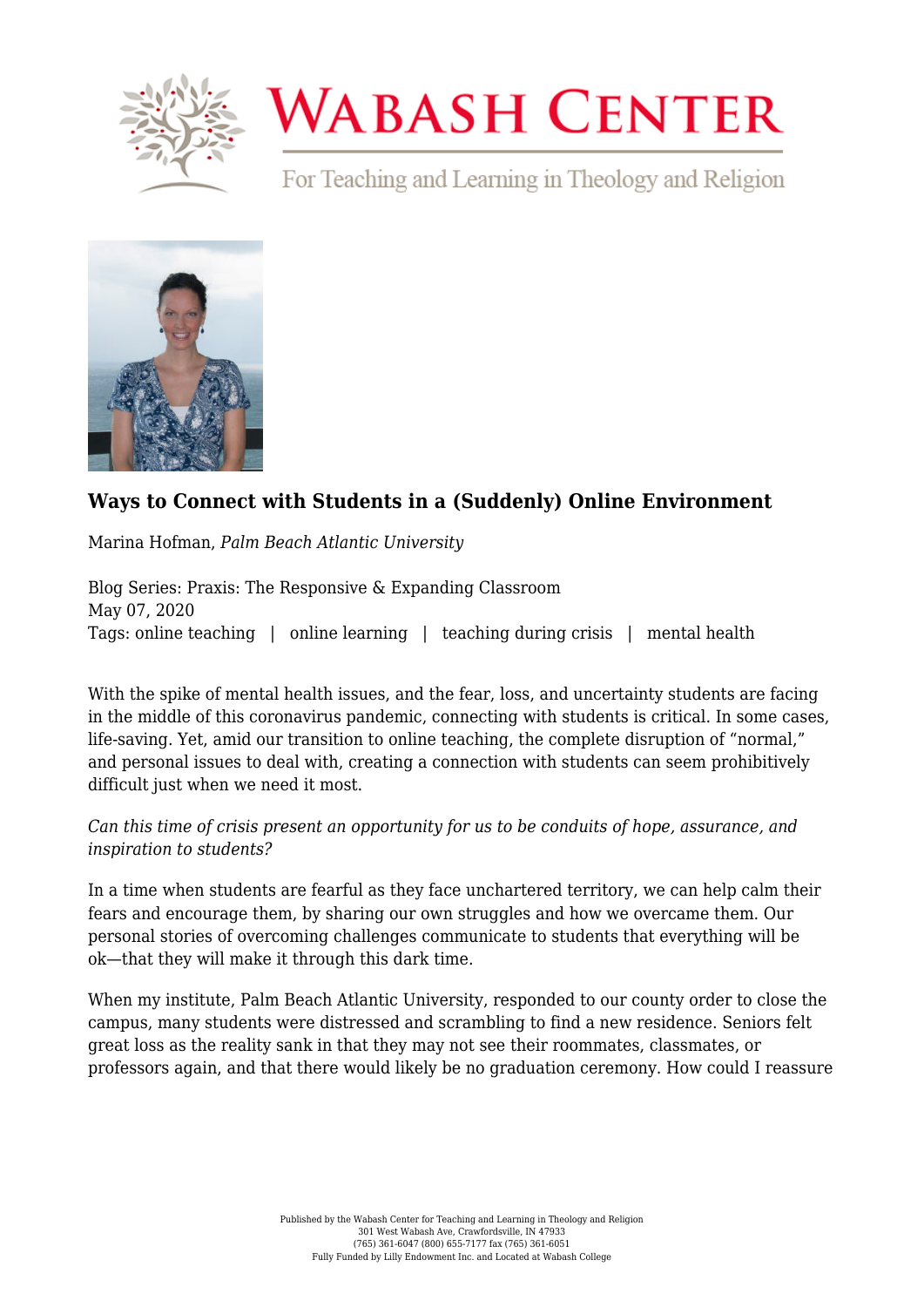## and comfort the class?

In our live conference, I talked about my own struggles. I began by admitting that I had uncertainty—I couldn't yet answer most of their questions about residence, graduation, or internships. I disclosed that for me this pandemic had triggered memories of a trauma I experienced several years ago and had heightened my anxiety, and that with the world "falling apart," I, too, was finding it hard to stay focused and motivated. I added, with a bit of humor, that the most stressful item keeping me awake at night was fear of running out of toilet paper and diapers for my baby! (Focusing on the minute is a typical response to trauma.)

Then, I shared the story of when I survived a near-death experience and a difficult recovery. I made it through, and in the end, I was much stronger for it.

Sharing our struggles builds immediate rapport with students. They realize that we've lived through hardships like theirs. We survived, and so will they. Our times of crisis—whether relational, health, financial, or otherwise—built our character, made us wiser, helped define who we are today, and revealed that we were stronger than we thought. This is a message that our students need to hear!

It's risky and humbling to share the story of one's trauma or hardships, but our vulnerability creates a safe space that invites students to respond with openness and honesty. Letting students get to know us provides the personal connection that increases student learning. This atmosphere of student learning and engagement is vital for our current online settings.

How can you connect to students in your online classes? Here are some practical suggestions:

- 1. **Create time and space** in your class for connecting. Set aside the first few minutes of class time (or a conference) to give the students an opportunity to discuss how they are doing. It doesn't need to be emotional or drawn out—you can say, "We only have a few minutes, so just take just a few seconds each and let us know how you are doing." Assure them that it's fine to be "great" as well. Jot down any major issues. Follow up with those students when the class is next together—perhaps invite them to give an update. (Remembering their comments and following up is a powerful demonstration of a truly caring professor!) These few moments provide insight into how the class is doing overall and can help you know their learning needs.
- 2. **Tell the students you support them**, you care about them, you are thinking about them. These simple words can be life-giving—assuring the students that they are not alone. Remember, many of our students lack positive role models and a support network. You might be the only voice of reassurance and comfort to your students in this time of crisis.
- 3. Communicate to the students that you understand and can **relate to the struggles they are facing**. This has never been easier because we actually *are* facing the same issues! Share some of your own difficulties in working off campus, changing your routines and schedule, and needing to stay isolated.